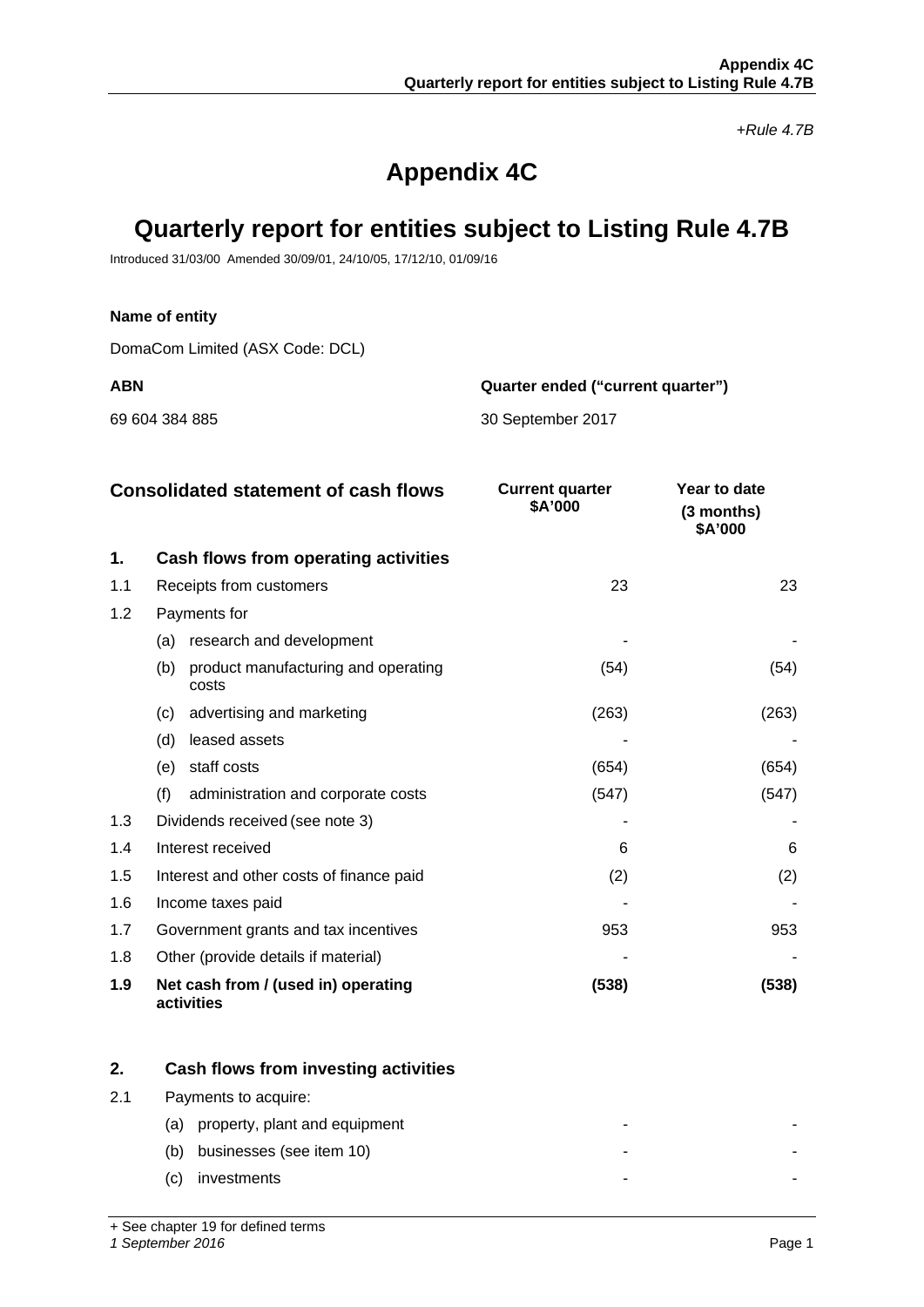|     | <b>Consolidated statement of cash flows</b>                                     | <b>Current quarter</b><br>\$A'000 | Year to date<br>(3 months)<br>\$A'000 |
|-----|---------------------------------------------------------------------------------|-----------------------------------|---------------------------------------|
|     | (d)<br>intellectual property                                                    |                                   |                                       |
|     | other non-current assets (payments for<br>(e)<br>capitalised development costs) | (158)                             | (158)                                 |
| 2.2 | Proceeds from disposal of:                                                      |                                   |                                       |
|     | (a)<br>property, plant and equipment                                            |                                   |                                       |
|     | businesses (see item 10)<br>(b)                                                 |                                   |                                       |
|     | (c)<br>investments                                                              |                                   |                                       |
|     | (d)<br>intellectual property                                                    |                                   |                                       |
|     | other non-current assets<br>(e)                                                 |                                   |                                       |
| 2.3 | Cash flows from loans to other entities                                         |                                   |                                       |
| 2.4 | Dividends received (see note 3)                                                 |                                   |                                       |
| 2.5 | Other (provide details if material)                                             |                                   |                                       |
| 2.6 | Net cash from / (used in) investing<br>activities                               | (158)                             | (158)                                 |

| 3.   | Cash flows from financing activities                                           |  |
|------|--------------------------------------------------------------------------------|--|
| 3.1  | Proceeds from issues of shares                                                 |  |
| 3.2  | Proceeds from issue of convertible notes                                       |  |
| 3.3  | Proceeds from exercise of share options                                        |  |
| 3.4  | Transaction costs related to issues of<br>shares, convertible notes or options |  |
| 3.5  | Proceeds from borrowings                                                       |  |
| 3.6  | Repayment of borrowings                                                        |  |
| 3.7  | Transaction costs related to loans and<br>borrowings                           |  |
| 3.8  | Dividends paid                                                                 |  |
| 3.9  | Other (provide details if material)                                            |  |
| 3.10 | Net cash from / (used in) financing<br>activities                              |  |

| 4.  | Net increase / (decrease) in cash and<br>cash equivalents for the period |       |       |
|-----|--------------------------------------------------------------------------|-------|-------|
| 4.1 | Cash and cash equivalents at beginning of<br>quarter/year to date        | 2,705 | 2,705 |
| 4.2 | Net cash from / (used in) operating<br>activities (item 1.9 above)       | (538) | (538) |
| 4.3 | Net cash from / (used in) investing activities<br>(item 2.6 above)       | (158) | (158) |
| 4.4 | Net cash from / (used in) financing activities<br>(item 3.10 above)      |       |       |

+ See chapter 19 for defined terms

*1 September 2016* Page 2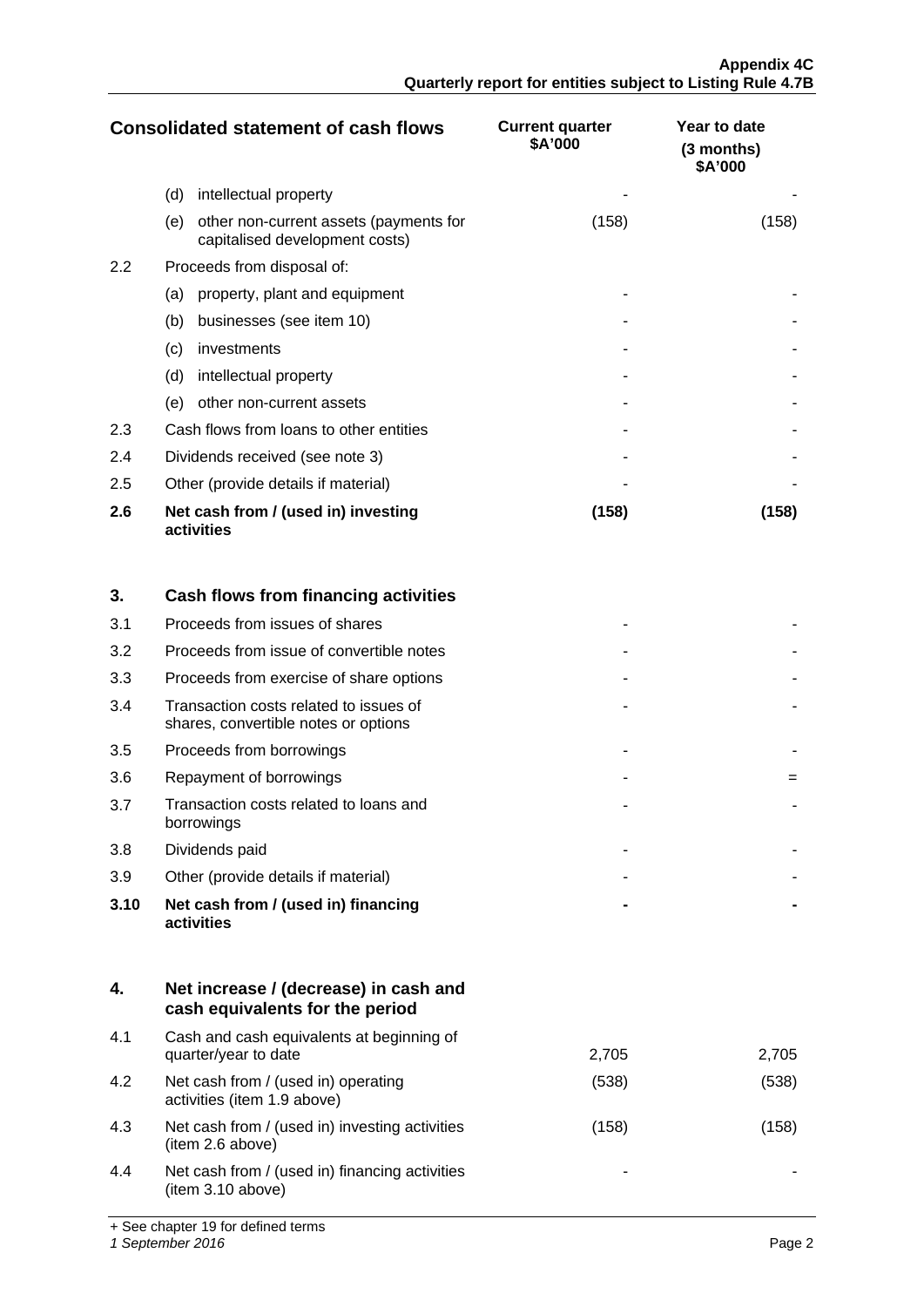-

|     | Consolidated statement of cash flows                 | <b>Current quarter</b><br>\$A'000 | Year to date<br>(3 months)<br>\$A'000 |
|-----|------------------------------------------------------|-----------------------------------|---------------------------------------|
| 4.5 | Effect of movement in exchange rates on<br>cash held |                                   |                                       |
| 4.6 | Cash and cash equivalents at end of<br>quarter       | 2.009                             |                                       |

| 5.  | Reconciliation of cash and cash<br>equivalents<br>at the end of the quarter (as shown in the<br>consolidated statement of cash flows) to the<br>related items in the accounts | <b>Current quarter</b><br>\$A'000 | <b>Previous quarter</b><br>\$A'000 |
|-----|-------------------------------------------------------------------------------------------------------------------------------------------------------------------------------|-----------------------------------|------------------------------------|
| 5.1 | <b>Bank balances</b>                                                                                                                                                          | 1.969                             | 2.665                              |
| 5.2 | Call deposits                                                                                                                                                                 |                                   |                                    |
| 5.3 | <b>Bank overdrafts</b>                                                                                                                                                        |                                   |                                    |
| 5.4 | Other (3 Month Term Deposit)                                                                                                                                                  | 40                                |                                    |
| 5.5 | Cash and cash equivalents at end of<br>quarter (should equal item 4.6 above)                                                                                                  | 2.009                             | 2.705                              |

# **6.** Payments to directors of the entity and their associates

- 6.1 Aggregate amount of payments to these parties included in item 1.2
- 6.2 Aggregate amount of cash flow from loans to these parties included in item 2.3
- 6.3 Include below any explanation necessary to understand the transactions included in items  $6.1$  and  $6.2$

Payment of remuneration to executive and non-executive directors and their related parties.

- **7. Payments to related entities of the entity and their associates**
- 7.1 Aggregate amount of payments to these parties included in item 1.2
- 7.2 Aggregate amount of cash flow from loans to these parties included in item 2.3
- 7.3 Include below any explanation necessary to understand the transactions included in items 7.1 and 7.2

| <b>Current quarter</b><br>\$A'000 |  |
|-----------------------------------|--|
|                                   |  |
|                                   |  |

| <b>Current quarter</b><br>\$A'000 |       |
|-----------------------------------|-------|
|                                   | (164) |
|                                   |       |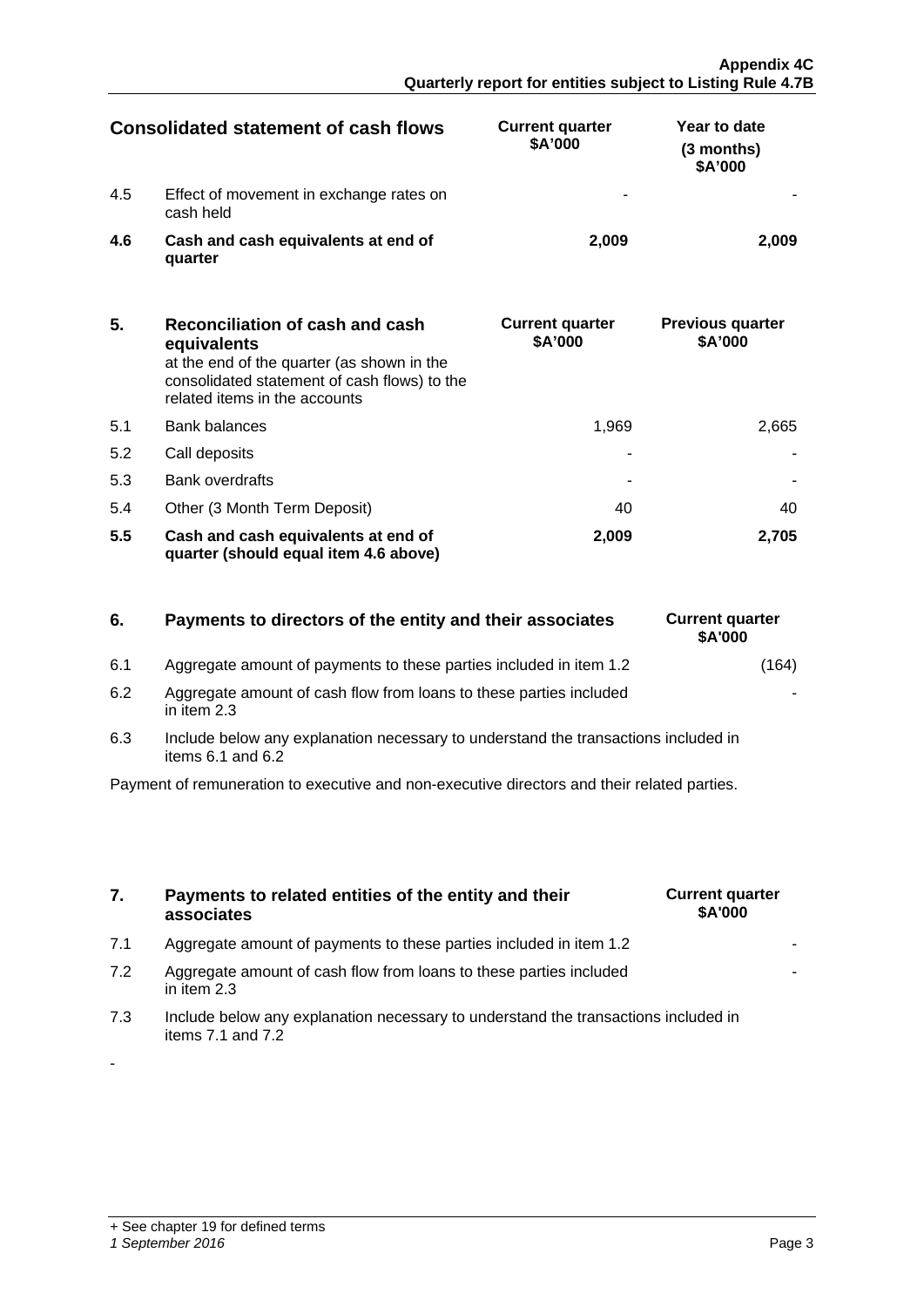| 8. | <b>Financing facilities available</b> |
|----|---------------------------------------|
|    | Add notes as necessary for an         |
|    | understanding of the position         |

8.1 Loan facilities

-

- 8.2 Credit standby arrangements
- 8.3 Other (please specify)

| <b>Total facility amount</b><br>at quarter end<br>\$A'000 | Amount drawn at<br>quarter end<br>\$A'000 |
|-----------------------------------------------------------|-------------------------------------------|
|                                                           |                                           |
|                                                           |                                           |
|                                                           |                                           |

8.4 Include below a description of each facility above, including the lender, interest rate and whether it is secured or unsecured. If any additional facilities have been entered into or are proposed to be entered into after quarter end, include details of those facilities as well.

| 9.  | <b>Estimated cash outflows for next quarter</b>    | <b>\$A'000</b> |
|-----|----------------------------------------------------|----------------|
| 9.1 | Research and development                           |                |
| 9.2 | Product manufacturing and operating costs          | 73.            |
| 9.3 | Advertising and marketing                          | 114            |
| 9.4 | Leased assets                                      |                |
| 9.5 | Staff costs                                        | 645            |
| 9.6 | Administration and corporate costs                 | 290            |
| 9.7 | Other (payments for capitalised development costs) | 187            |
| 9.8 | <b>Total estimated cash outflows</b>               |                |

| 10.  | <b>Acquisitions and disposals of</b><br>business entities<br>(items $2.1(b)$ and $2.2(b)$ above) | <b>Acquisitions</b> | <b>Disposals</b> |
|------|--------------------------------------------------------------------------------------------------|---------------------|------------------|
| 10.1 | Name of entity                                                                                   |                     |                  |
| 10.2 | Place of incorporation or<br>registration                                                        |                     |                  |
| 10.3 | Consideration for acquisition or<br>disposal                                                     |                     |                  |
| 10.4 | Total net assets                                                                                 |                     |                  |
| 10.5 | Nature of business                                                                               |                     |                  |